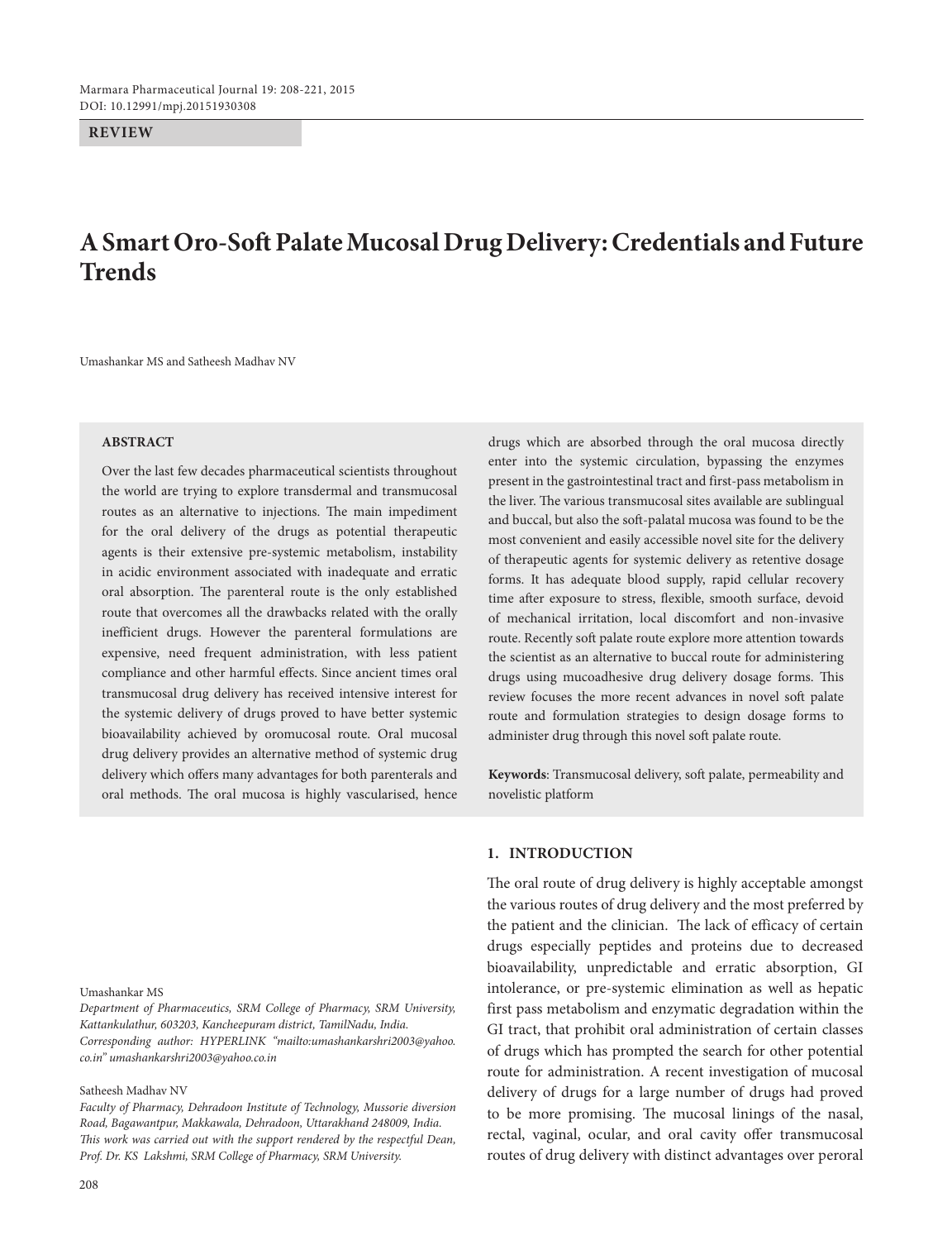administration for systemic drug delivery. These routes possibly bypass first-pass metabolism of drugs, avoidance of pre-systemic elimination within the GI tract and, depending on the particular drug, a better enzymatic flora for drug absorption.

The oral cavity, on the other hand, is easily accessible by patients, the mucosa is relatively permeable with a rich blood supply, it is robust and shows short recovery times after stress or damage [1-30], and the virtual lack of Langerhans cells [4] makes the oral mucosa tolerant to potential allergens. Furthermore, oral transmucosal drug delivery bypasses first pass effect and avoids pre-systemic elimination in the GI tract. These factors make the oral mucosal cavity a very attractive and feasible site for systemic drug delivery. The oral mucosa can be categorized into sublingual, gingival, buccal and softpalatal mucosa through which systemic transmucosal drug delivery can be achieved.

Conventional buccal and sublingual dosage forms are typically short acting because of limited contact time between the dosage form and the oral mucosa. Since administration of drugs through these routes interferes with eating, drinking and talking therefore, thes e routes are generally considered unsuitable for prolonged administration, whereas softpalatal medication delivers steady infusion of drugs over an extended period of time, because of the function of the soft palate to cover the glottis while swallowing, it is more fitted for sustained and controlled drug delivery also due to the presence of immobile mucosa and lack of permeability in comparison with sublingual mucosa. Even though the sublingual mucosa is relatively more permeable than the buccal mucosa but it is not suitable for an oral transmucosal delivery system because it lacks an expanse of smooth muscle and is constantly washed by a considerable amount of saliva making it difficult for device placement. Because of high permeability and rich blood supply, the sublingual route is capable of producing a rapid onset of action making it appropriate for drugs with short delivery period requirements with infrequent dosing regimen. While buccal drug delivery has low flux due to less permeability which results in low drug bioavailability, other drawbacks include salivary dilution of the drug and inability to localize the drug within a specific site of the oral cavity. A novel Velar or soft palate as a route for drug delivery proved to be a smart site with its anatomical position, surface area, existence of mucus layer, optimal thickness, non-keratinization, optimal permeability offers a favorable alternative to the other oromucosal routes for systemic drug delivery [5].Therefore soft-palatal drug delivery is a feasible approach for correcting salivary dilution and achieving absorption site localization to retain the drug on the mucosa using a bio-adhesive system.

# **2. Oral mucosal sIte for drug delIvery 2.1. Anatomy, physiology and properties of the oral mucosa**

The oral mucosa is composed of an outermost layer of stratified squamous epithelium, intermediate layer, lamina propria followed by the submucosa as the innermost layer [6]. The epithelium is similar to stratified squamous epithelia found in rest of the body in that it has a mitotically active basal cell layer, advancing through a number of differentiating intermediate layers to the superfacial layers, where cells are shed from the surface of the epithelium. The structure and biochemistry of the oral epithelium are illustrated by Squier et al. [7, 8, and 9] and its biochemistry by Gerson et al. [10]. Oral mucosa can be categorized into sublingual, gingival, buccal and palatal mucosa. The oral mucosal thickness varies depending on the site: the buccal mucosa measures at 500- 800 mm, while the mucosal thickness of the hard and soft palates, the floor of the mouth, the ventral tongue and the gingiva measure at about 100-200 mm. The mucosae of the gingivae and hard plate are keratinized and the mucosae of the soft palate, the sublingual and the buccal regions, are not keratinized. The non–keratinized epithelia are more permeable to water than the keratinized epithelia through which oral transmucosal drug delivery can be achieved.

Mucus is a viscoelastic gel-like secretion which contains mostly water-insoluble glycoprotein bound to the apical cell surface of the entire oral cavity and acts as a protective layer to the cells below [11]. It is chemically consisting of 95–99% water, proteins, enzymes, electrolytes and nucleic acids with a large peptide backbone with pendant oligosaccharide side chains whose terminally ends with either sialic or sulfonic acid or L–fructose. The oligosaccharide chains are covalently linked to serine and threonine along the polypeptide backbone. About 25% of the polypeptide backbone is without sugars, the so-called 'naked' protein region, which undergo enzymatic cleavage. The remaining 75% of the backbone is heavily glycosylated. The terminal sialic groups have a pKa value of 2.6 so that the mucin molecule should be viewed as a polyelectrolyte under neutral or acid condition. At physiological pH the mucin network may carry a significant negative charge because of the presence of sialic acid and sulfate, residues and this high charge density plays an important role in mucoadhesion [12, 13].

## **2.2. Permeability**

The oral mucosa is composed of somewhat leaky epithelia intermediate between that of the epidermis and intestinal mucosa and there are considerable differences in permeability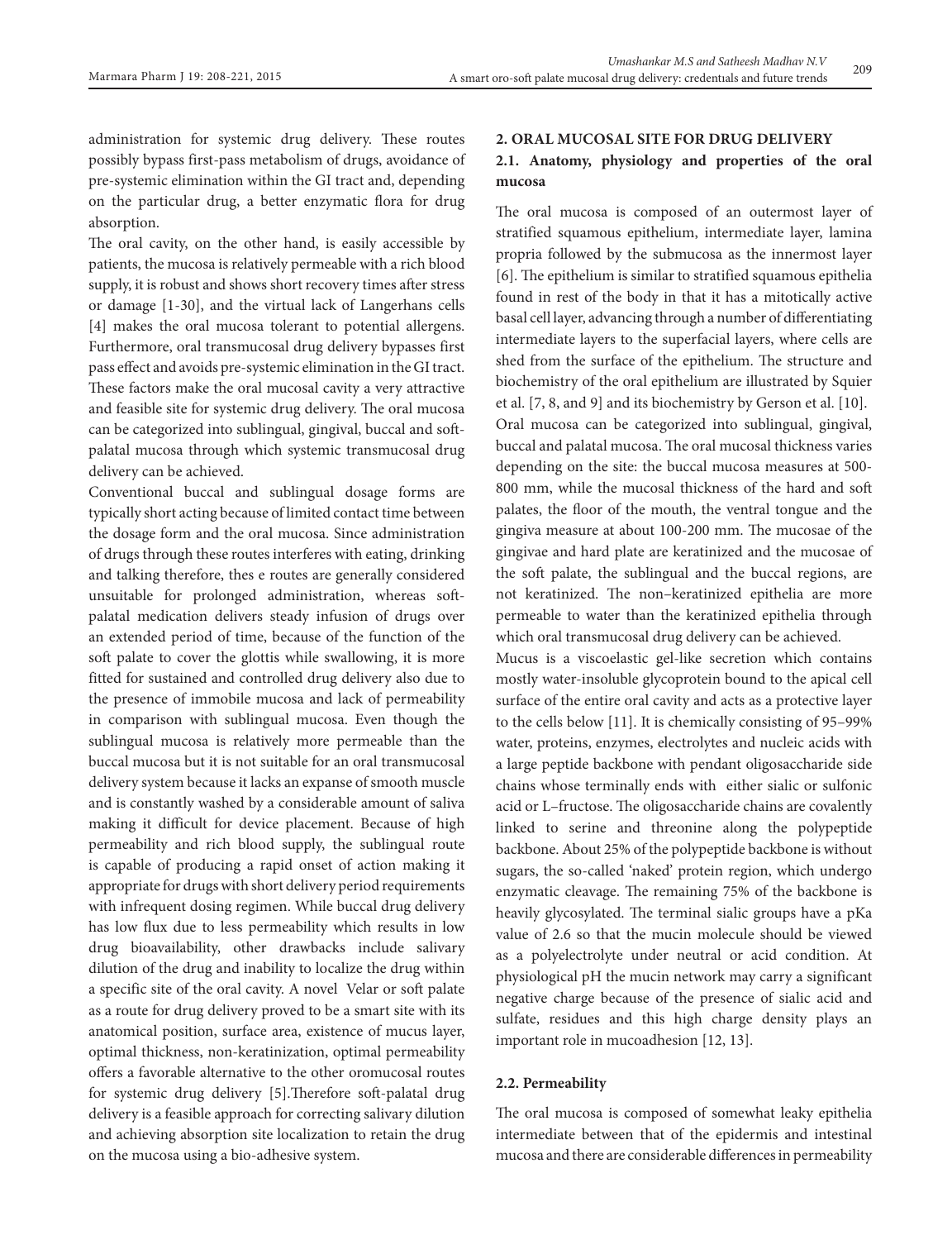between different regions of the oral cavity because of the diverse structures and functions of the different oral mucosa. The permeability coefficient of a drug is a measure of the ease with which the drug can permeate a membrane. The permeability coefficient is a function of the membrane thickness (i.e., inverse to its thickness) degree of keratinization of the tissues, and the physicochemical properties of the drug like its molecular weight, size, and lipophilicity. This suggested rank order is based on the relative thickness and degree of keratinization of these tissues, with the sublingual mucosa being comparatively thin and non-keratinized, the soft palatal mucosa is non-keratinized and thin than buccal, the buccal is thicker and non-keratinized, and the hard palate is intermediate in thickness but keratinized. Drug permeability appears to be highest in the sublingual area and lowest at the gingival site [14]. It is recently believed that the permeability barrier in the oral mucosa is a result of intercellular material derived from the so-called membrane coating granules (MCG) [15, 16]. This barrier exists in the outermost 200 µm of the superficial layer. In both keratinized and nonkeratinized epithelia, the limit of penetration corresponds with the level where the MCGs could be seen adjacent to the superficial plasma membranes of the epithelial cells. Due to the identical results were obtained in both keratinized and non-keratinized epithelia, keratinization is not a factor to play a significant role in the barrier function.

# **2.3. Conventional route versus transmucosal route for drug delivery**

Drugs are preferred to administer traditionally and routinely by oral and by parenteral routes. Although generally convenient, both routes have a number of disadvantages, especially for the delivery of peptides and proteins, a class of drug that has been rapidly emerging over the last decades [17]. Orally administered drugs are exposed to harsh environment of the gastrointestinal tract, potential chemical and enzymatic degradation [18]. After gastrointestinal absorption the drug has to pass the liver, where, dependent on the nature of the drug, extensive first-pass metabolism can take place with subsequent rapid clearance from the blood stream [19]. Low permeability across the gastrointestinal mucosa is also often encountered for macromolecular drugs [20, 21]. Parenteral administration avoids drug degradation in the gastrointestinal tract and hepatic first-pass clearance but due to pain or discomfort during injection, patient compliance is poor, particularly if multiple daily injections are required as e.g. in the insulin therapy [22]. Injection related side effects like tissue necrosis and thrombophlebitis also

lead to low patient acceptability. In addition, administration by injection requires trained personnel which add to the relatively high costs of parenteral medication. Consequently, other absorptive mucosae are being considered as potential sites for drug administration including the mucosal linings of the nasal, rectal, vaginal, ocular, and oral cavity. These transmucosal routes of drug delivery offer distinct advantages over peroral administration for systemic drug delivery such as possible bypass of the first pass effect and avoidance of presystemic elimination within the GIT.

## **2.4. Theories of mucoadhesion**

The most widely investigated group of mucoadhesives for transmucosal drug delivery systems are hydrophilic macromolecules containing numerous hydrogen bondforming groups [23]. The presence of hydroxyl, carboxyl or amine groups on the molecules favours adhesion. They are called "wet" adhesives they are activated by moistening and get adhere non-specifically to various surfaces. They may get over hydrated to form slippery mucilage unless water intake is restricted. There are two basic steps in mucoadhesion for dry or partially hydrated dosage forms [24]. First step is the "contact stage" where intimate contact is formed between the mucoadhesive and mucous membrane. Within the oral cavity the formulation can usually be readily placed into contact with the mucosal site and held in place to allow adhesion to occur. Second step is the "consolidation" stage where various physicochemical interactions occur to consolidate and strengthen the adhesive bond which leads to prolonged adhesion.

Mucoadhesion is a complex process and numerous theories have been postulated to the mechanisms of mucoadhesion. These theories include mechanical interaction, electrostatic, diffusion-interpenetration, adsorption and fracture processes [25], at the same time as undoubtedly the most widely accepted theories are founded upon surface energy thermodynamics and interpenetration/diffusion [26]. The wettability theory is mainly applicable to liquid or low viscosity mucoadhesive systems and is essentially a measure of the spreadability of the drug delivery system across the biological substrate [27]. The electronic theory describes adhesion occurs by means of electron transfer between the mucus and the mucoadhesive system due to differences in their electronic configuration. The electron transport between the mucus and the mucoadhesive results in the formation of a double layer of electrical charges at the mucus and mucoadhesive border, this results in the formation of attractive forces within this double layer [28]. According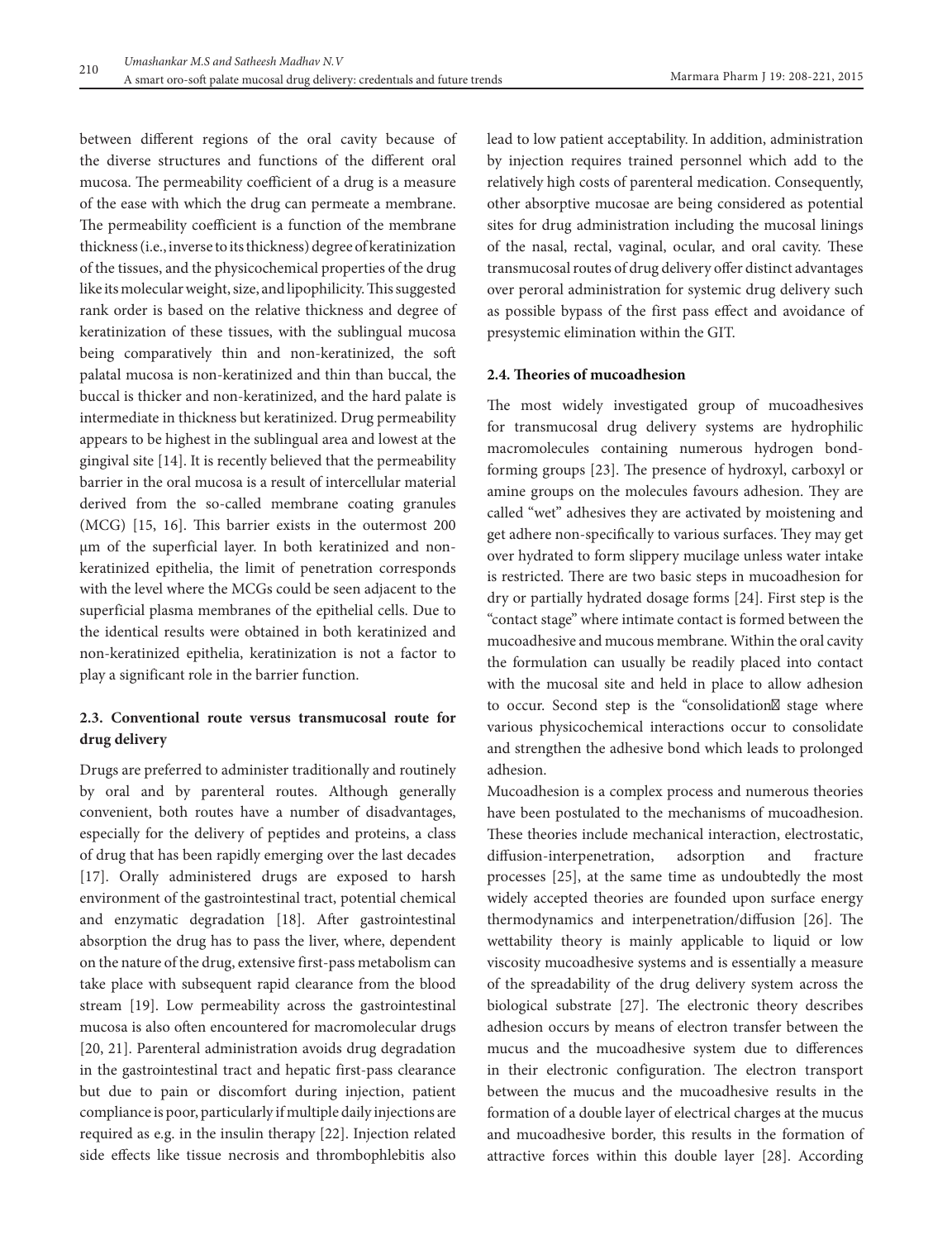to fracture theory, the adhesive bond between systems is related to the force required to separate both surfaces from one another. This "fracture theory" relates the force for polymer detachment from the mucus to the strength of their adhesive bond. The bond fracture has been found to be greater when the polymer network strands are longer or if the degree of cross-linking within such as system is reduced [29]. According to adhesion theory, adhesion is defined as being the result of various surface interactions (primary and secondary bonding) between the adhesive polymer and mucus substrate. Due to chemisorption a primary bond results in adhesion due to ionic, covalent and metallic bonding, this is often undesirable due to their permanency nature [30]. The diffusion-interlocking theory proposes the time-dependent diffusion of mucoadhesive polymer chains into the glycoprotein chain network of the mucus layer. This is a two-way diffusion mechanism with penetration rate mainly depends upon the diffusion coefficient of both interacting polymers [31].



**Fig 1**. Interduffusion of polymer chain of mucoadhesive device through mucus

# **2.5. Selected polymers for oro-soft palate mucoadhesive systems**

The polymer with a high rate of retention at the applied and targeted sites is through the mucoadhesive bonds which include hydrophilicity, negative charge potential and the presence of hydrogen bond forming groups. Furthermore, the surface free energy of the polymer should be adequate so that "wetting" with the mucosal surface can be achieved. The polymer should also possess sufficient flexibility to penetrate the mucus network, biocompatible, non-toxic and economic [32]. According to the literature survey mucoadhesive polymers are divided into first generation mucoadhesive polymers and second generation mucoadhesive polymers. The first generation polymers are divided into three major groups based on their surface charges which include anionic, cationic and non-ionic polymers. The anionic and cationic polymers exhibit stronger mucoadhesion [33]. Anionic polymers are the most widely used mucoadhesive polymers for various mucoadhesive formulations due to their high mucoadhesive strength and low toxicity. These polymers possess the major functional groups like carboxyl and sulphate groups which give rise to an overall net negative charge at pH values exceeding the pKa of the polymer. The classic examples include polyacrylic acid (PAA) and its derivatives and sodium carboxymethyl cellulose (Na CMC). PAA and Na CMC possess excellent mucoadhesive characteristics due to the formation of strong hydrogen bonding interactions with mucin [34]. Among the cationic polymer systems, chitosan is the most extensively investigated within the current scientific literature [35]. Chitosan is a cationic polysaccharide, produced by the deacetylation of chitin, the most abundant polysaccharide other than cellulose. Chitosan is a biopolymer due to its biocompatibility and biodegradability properties. Chitosan is reported to bind via ionic interactions between primary amino functional groups and the sialic acid and sulphonic acid substructures of mucus. The chemical derivitation can be done particular at the C-2 position formating a novel polymer with additional mucoadhesivity character. Using such modifications, the properties of chitosan may be tailored to suit the requirements of specific pharmaceutical technology challenges [36-38].

The term "cytoadhesives" belonging to second-generation polymer are less susceptible to mucus turnover rates, with directly binding to mucosal surfaces; more accurately. Surface carbohydrate and protein composition at potential target sites vary regionally with more accurate drug delivery can be achieved. Lectins are naturally occurring proteins that play a fundamental role in biological recognition phenomena involving cells and proteins. Soonafter the establishment of early mucosal cell-binding, lectins seems to remain on the cell surface or in the case of receptor-mediated adhesion probably become internalised via endocytosis [39]. Although lectins offer significant advantages towards targeting site, some are poisonous or immunogenic, and the effects of repeated lectin exposure are still unidentified. Thiolated polymers are a type of second-generation hydrophilic mucoadhesive polymers like chitosan, deacetylated gellan gum or polyacrylates. The presence of thiol groups allows the formation of covalent bonds with cysteine rich sub domains of the mucus gel layer which leads to augmented residence time along with enhanced bioavailability [40-42]. Whilst first-generation mucoadhesive platforms are facilitated via non-covalent secondary interactions, the covalent bonding mechanisms involved in second- generation systems undergo interactions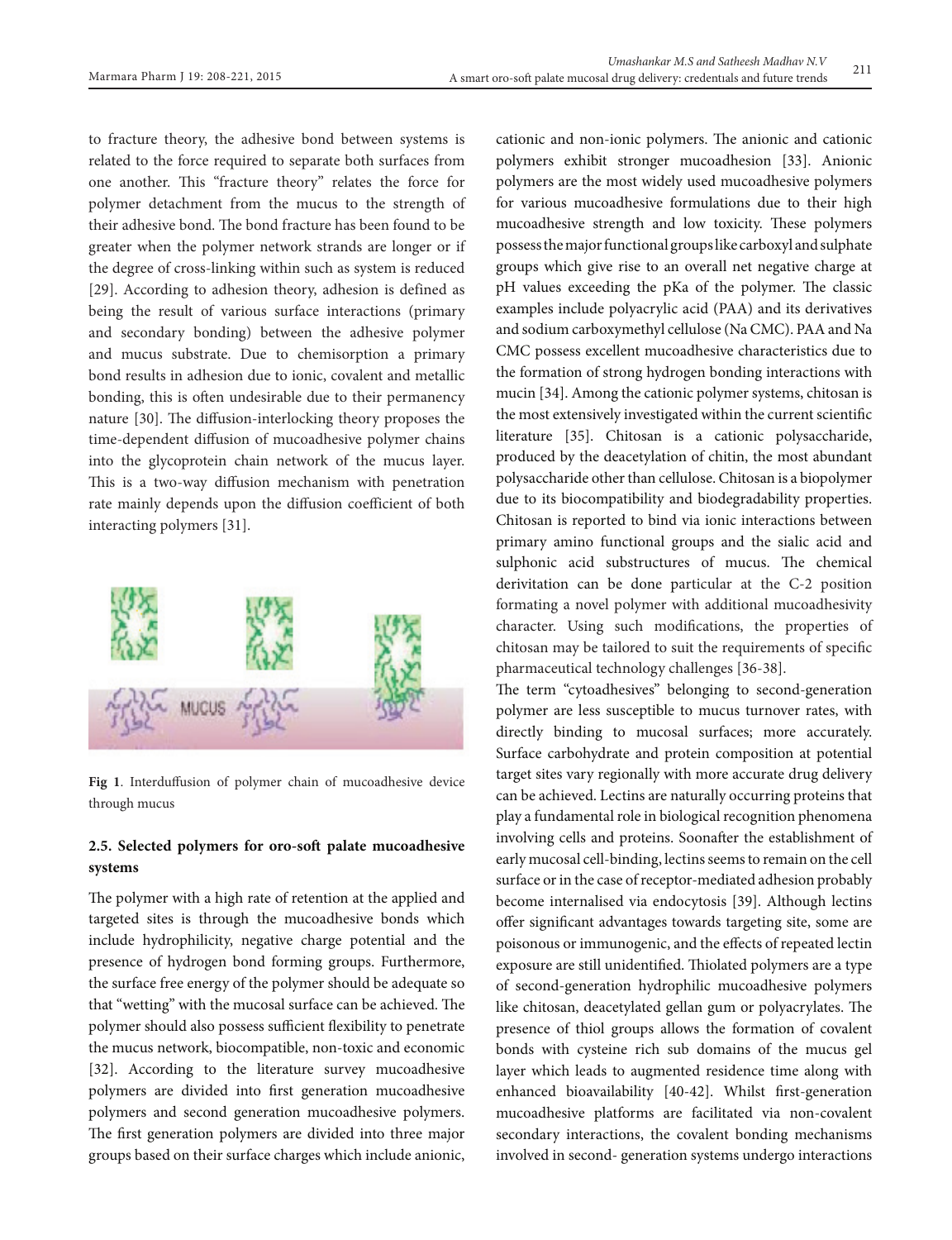that are less susceptible to changes in ionic strength and/or the pH. A novelistic approach on various natural sources for polymer extraction was done from various following sources like coca nucifera, arachis hypogea seed, guava, tamarind, banana, lalllimantia royalena, mango, lotus corniculatus, lusora etc. These have been proved to possess mucoadhesive characters and had been tried for its mucoadhesion on the soft palate site and also for drug release characters[43].

## **3. Oro-Soft palate**

# **3.1. Histomorphology and positional environment of the soft palate**

The soft palate is a mobile flap hanging posteriorly the hard palate being anteriorly in the oral cavity, sloping down the back between the oral and nasal parts of the pharynx. The soft palate or velum is a muscular palate made of the soft tissue constituting the back of the roof of the mouth [44]. Velum route prevents mechanical irritation and local discomfort due to its smooth surface and good flexibility. The soft palate is a thick fold of mucosa enclosing an aponeurosis, muscular tissue, nerves, lymphoid tissue, mucous glands and two small pits, the fovea palatine, one on each side of the midline is present. The anterior (oral) concave surface of the soft palate makes it suitable for self administration of drug delivery system with the help of thumb [45,46].



**Fig.2.** Position of the soft palate

The mucous membrane on the oral surface of the soft palate is highly vascularized. The papillae of the connective tissue are few and short, the stratified squamous epithelium is nonkeratinized, and the lamina propria shows distinctive layer of elastic fibers separating it from the submucous [47– 49]. Typical oral mucosa is continuous around the free border

of the soft palate for a variable distance and is then replaced by nasal mucosa with its pseudo-stratified, ciliated columnar epithelium [50,51]. Oral side epithelium of the soft palate is covered consistently and uniformly with nonkeratinized stratified squamous epithelium of about 20–30 cell layers thick and which apparently withstand abrasive forces. The cell turnover time for the soft palate epithelium is about 5-6 days. The oral aspects of the palate, chiefly the anterior half are well gifted with seromucous glands, and small amounts of fatty tissues. The salivary glands secrets saliva around 750 ml which aid in moisturizing the palatal cavity to facilitate the dosage form adhesion [52]. These glandular secretions may serve as a glandular lubricant to reduce frictional forces. The ascending palatine branch of the facial artery and the greater palatine branch of the maxillary artery supply arterial blood to the soft palate. The blood supply by the facial artery to the palatal region is 0.89 ml/min/100 cm<sup>2</sup>. The veins of the soft palate usually drain to the pterygoid venous plexus. The secretomotor supply to the majority of the mucosa of the soft palate moves via the lesser palatine nerve [53].The soft palate region, floor of the mouth, sublingual, labial and buccal mucosa are the major absorption sites in the oral cavity; secondly the hard palate and gingival.



**Fig.3.** Histological overview of soft palate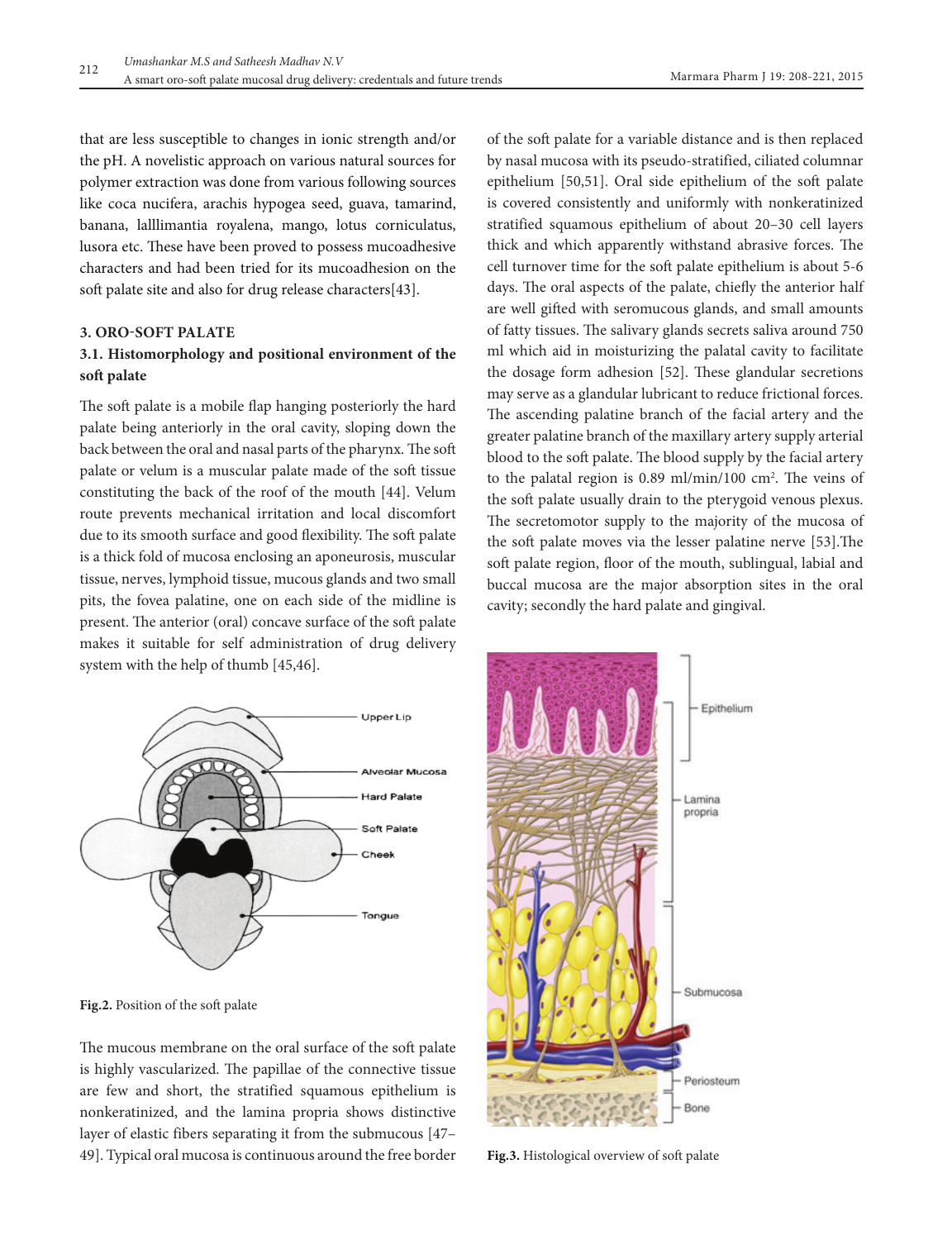#### **3.2. Mucus physiology and its suitability**

The oral epithelium is surrounded by a thin layer of mucus, the principle constituents made up of proteins and carbohydrates actually play a role in mucoadhesion and act as a lubricant, allowing cells to move relative to one another and helps in bioadhesion of mucoadhesive drug delivery systems [54]. The soft-palatal mucosa composed of stratum squamous epithelial cells, with thickness of about 100–200 μm consists of a nonkeratinized epithelial tissue with the absence of acrylamides with small amounts of lipids like cholesterol and glycosyl ceramides. The oral soft-palate mucosal permeability is about 4–4000 times more than the skin and the thickness of the palatal mucosa (158–224 μm) is intermediate between sublingual (111  $\mu$ m) and buccal (594  $\mu$ m) [55]. The mucosal pH of all oromucosal sites was ranged from 6.24 ± 0.05 to 7.36 ± 0.06 and mean pH values in the palate, buccal mucosa and the lingual were  $6.8 \pm 0.26$ ,  $7.34 \pm 0.38$ , and  $6.28 \pm 0.36$ , respectively. The mucosal pH aid in exploring as an optimal site for specific drug delivery since the palatal pH value  $(7.34 \pm 0.38)$  is much more nearer to the pH value of blood as compared to the other oromucosal (buccal and sublingual) site and it also have the lowest salivary secretion measured by the Periotron method [56] emphasizing a major role in maintenance of suitable microenvironment because the salivary system is a powerful buffering system [57,58] usually capable of possessing a stable intraoral pH. The residual amounts of saliva on the oral mucosal tissues in the morning and afternoon were almost identical. The residual salivary thickness ranges from low of  $0.16 \pm 0.03$ to high of  $0.58 \pm 0.05$  in the lingual site; corresponding values for buccal ranged between  $0.44 \pm 0.06$  to  $1.13 \pm 0.05$  and  $0.03$ ± 0.003 mm on the soft palate [59]. Fortunately the enzyme activity is relatively low in the palatal mucosa comparatively with other mucosal area of the oral cavity [48, 55]. Due to this more promising characteristic, the soft palate route proves to be fitted for oromucosal controlled and sustained release of drugs.

#### **3.2. Soft-palate mucosal suitability for drug diffusion**

The oral mucosa is believed to be 4-4000 times more permeable than that of skin [60]. Squier and co-workers [61] revealed that the permeability of water through the buccal mucosa was approximately 10 times more, whilst in floor of the mouth the permeability was approximately 20 times more than skin. Though oral mucosa elicits various physiological challenges, its unique structural and physiological properties present numerous opportunities for systemic drug delivery. The thickness of the mucus is dependent on its location [62]. The thickness of the mucus blanket depends on the balance between the rate of secretion and the rate of shedding. Toxins and irritants can stimulate mucus secretion to a greater extent, increasing the thickness of the mucus blanket while efficiently and rapidly moving the irritants away from the epithelium [63–65]. Secreting new mucus is markedly more efficient than simply washing the surface, because rinsing the surface fails to refresh the unstirred layer adhering to the epithelium. In contrast, by continuously secreting new mucus, the unstirred layer is continuously and rapidly replaced. Convection is also inhibited by formation of a lipid-rich mucin layer at the surface of the gel [66] which helps in holding the drug-delivery systems in position at this site. Due to a little fluid movement within the gel, solutes are assumed to permeate only by diffusion. The size and arrangement of mucin fibers contributes drastically to the kinetics of the diffusion process [67–69].

# **3.3. Factors affecting drug delivery through soft palate [70-76]**

The lipid solubility of drugs is a prime factor for soft palate drug delivery. However with better lipid solubility, drugs chosen for oro-soft palatal drug delivery must have physiochemical properties, drug size and pKa value possible for drug movement through the mucosa at a rate capable of producing required therapeutic blood concentrations. The rate of absorption of hydrophilic compounds is a function of the molecular size. Smaller molecules (75-100 Da) normally exhibit rapid transport across the mucosa, with permeability decreases as molecular size increases. A weakly acidic and weakly basic drug exhibit appreciable lipid solubility and thus has ability to cross lipoidal biomembrane. Greater the lipid soluble a compound, higher is its absorption. The ionization of a drug is directly related to both its pKa and pH at the mucosal surface. The drug must resist, or be protected by salivary and tissue enzymes that could cause inactivation. The drug and bioadhesive polymers should not damage the oral cavity and the surrounding tissues by keratinolysis, discoloration or irritation etc.

#### **3.4. Mechanism of drug transport via oro-soft palate**

Drug can be transported across oro-soft palate by passive diffusion, carrier-mediated, active transport or other specialized mechanisms. Most predominant absorption mechanism is passive diffusion across lipid membranes via either the paracellular or transcellular pathways (Figure 3) [77]. The hydrophilic nature of the paracellular spaces and cytoplasm provides a permeability barrier to lipophilic drugs but can be favourable for hydrophilic drugs. In contrast, the transcellular pathway involves drugs penetrating through one cell and the next until entering the systemic circulation. The lipophilic cell membrane offers a preferable route for lipophilic drugs compared to hydrophilic compounds. Drugs can transverse both pathways simultaneously although one route could be predominant depending on the physicochemical properties of the drug [78].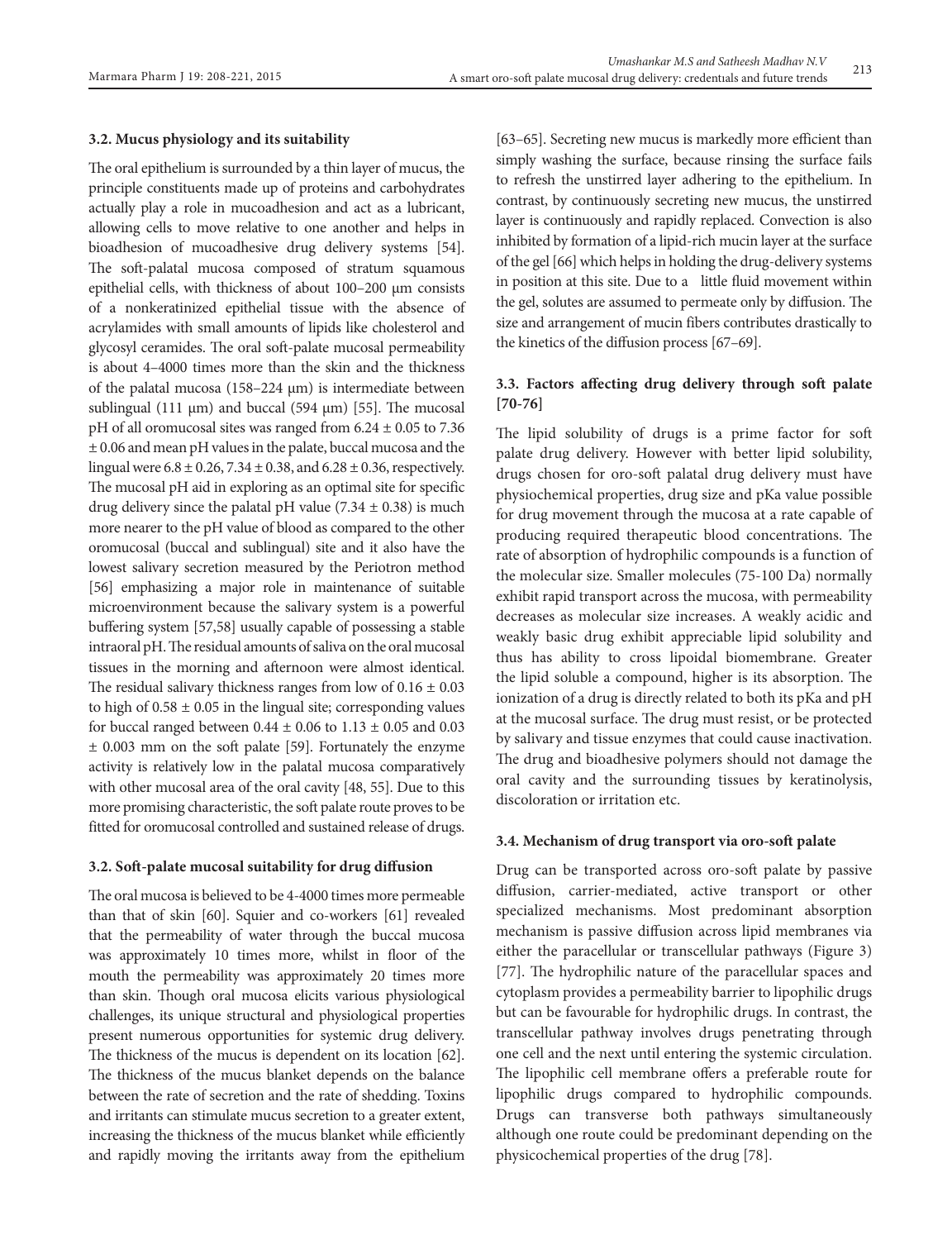

**Fig 4.** Mechanism of drug transport through soft palate mucosa

### **4. Soft palate drug delIvery technology**

In the development of the soft palate drug delivery systems, mucoadhesion of the device is an important factor. Transmucosal drug-delivery system should rapidly attach to the mucosal surface and maintain a strong interaction without dislodgement. The term 'mucoadhesive' is usually meant for materials that bind to the mucin layer of a biological membrane. Mucoadhesive polymers can be utilized in efforts to achieve systemic delivery of drugs through the soft palate mucosae. Contact time should also be sufficiently long at the target site for complete drug release. As hydrophilic mucoadhesive polymers tend to lose adhesiveness upon hydration, restricted hydration and formation of a rigid gel network would be desirable for prolonged adhesion [79-87]. A short retention time, in relation to the drug release rate, will compromise bioavailability. The dosage form must provide reproducible effects at the retention site are also an important factor to be considered. An effective orotransmucosal drugdelivery system is that the mucoadhesion should not be impacted by surrounding pH of the site. Studies have shown that the bio-adhesiveness of polymers with ionizable groups is affected by the enivironment pH, it is noted that palatal pH is much more nearer to the pH of blood as compared to the other oromucosal (buccal and sublingual) site which makes it a suitable site for mucoadhesive drug-delivery systems. The fact that these mucoadhesive polymers are stable in the acidic environment of the stomach and at  $pH \leq 7.4$  makes them ideal for targeted delivery to the palate, stomach and small intestine [88-96]. Mucoadhesive polymers should possess some general physiochemical features such as anionic hydrophilicity with hydrogen bond-forming groups, suitable surface wetting property with mucus/mucosal tissue surfaces and sufficient flexibility to penetrate the mucus network or tissue crevices for prolonged retention.

An ideal palatal drug-delivery system must meet several pre-requisites to be successful which is mainly depends on the mucoadhesive dosage forms, the potential impact of formulation excipients on the adhesive behavior of mucoadhesive drug-delivery systems and mucosal

surfaces also should be carefully taken into account. For example, excipients containing hydroxyl groups could form hydrogen bonds with the hydrophilic functional group of mucoadhesive polymers and, as a result, prevent their interaction with the mucosal surface [97]. In addition, hydrophobic lubricants (e.g., magnesium stearate and talc) tend to hinder the formation of strong bio-adhesive bonds and thus reduce the mucoadhesive strength significantly [98]. Therefore, in developing a mucoadhesive transmucosal dosage form, palatal mucosa serves as an excellent platform for delivery of variety of APIs by the help of a mucoadhesion concept. Continuous research into the improvement of the oral transmucosal delivery of drugs has resulted in the development of several conventional and novel dosage forms like solutions, tablets/lozenges, chewing gums, sprays, patches and films, hydrogels, hollow fibres and microspheres. The more recent dosage forms include pillar implants (ref) and bioplates [99]. These Oral transmucosal systems for systemic drug delivery are usually designed to deliver the drug for either i) rapid drug release for immediate and quick action, ii) pulsatile release with rapid appearance of drug into systemic circulation and subsequent maintenance of drug concentration within therapeutic profile or iii) controlled release for extended period of time. The more appropriate factors for delivery systems are shown below Table 1.

**Table 1:** Ideal factors for soft palatal drug delivery system design.

| <b>Factors</b>                                     | <b>Explanation</b>                                                                                      |  |
|----------------------------------------------------|---------------------------------------------------------------------------------------------------------|--|
| Size of the dosage form                            | Dosage form should be of small size both<br>by height and width due to limited area<br>for mucoadhesion |  |
| Low dose of the drug<br>molecule                   | High dose may be problematic due to the<br>small surface area of soft palate                            |  |
| Mucosal adhesion                                   | Involuntary swallowing of the system<br>may possible if the mucoadhesion fails                          |  |
| Transport of drug across<br>the soft palate mucosa | Drugs not absorbed by passive diffusion<br>cannot be administered                                       |  |
| pH of the absorption site                          | pH of the palatal mucosa $7.34 \pm 0.38$<br>(close to blood pH)                                         |  |
| Venous drainage of the<br>mucosal tissues          | Venous drainage is not subjected to he-<br>patic first-pass metabolism                                  |  |
| Excipents for drug delivery                        | Excipents with unpleasant taste, odour<br>may require suitable processing agents                        |  |
| Mucoadhesive agents<br>Natural/synthetic           | It should maintain an intimate and pro-<br>longed contact of the formulation over<br>the site           |  |
| Permeation enhancers                               | Required to improve drug permeation<br>across mucosa                                                    |  |
| Enzyme inhibitors                                  | To protect the drug from the degradation<br>by some oral mucosal enzymes                                |  |
| Drug release                                       | It should be unidirectional drug release<br>to avoid wastage of<br>drugs in the oral<br>cavity          |  |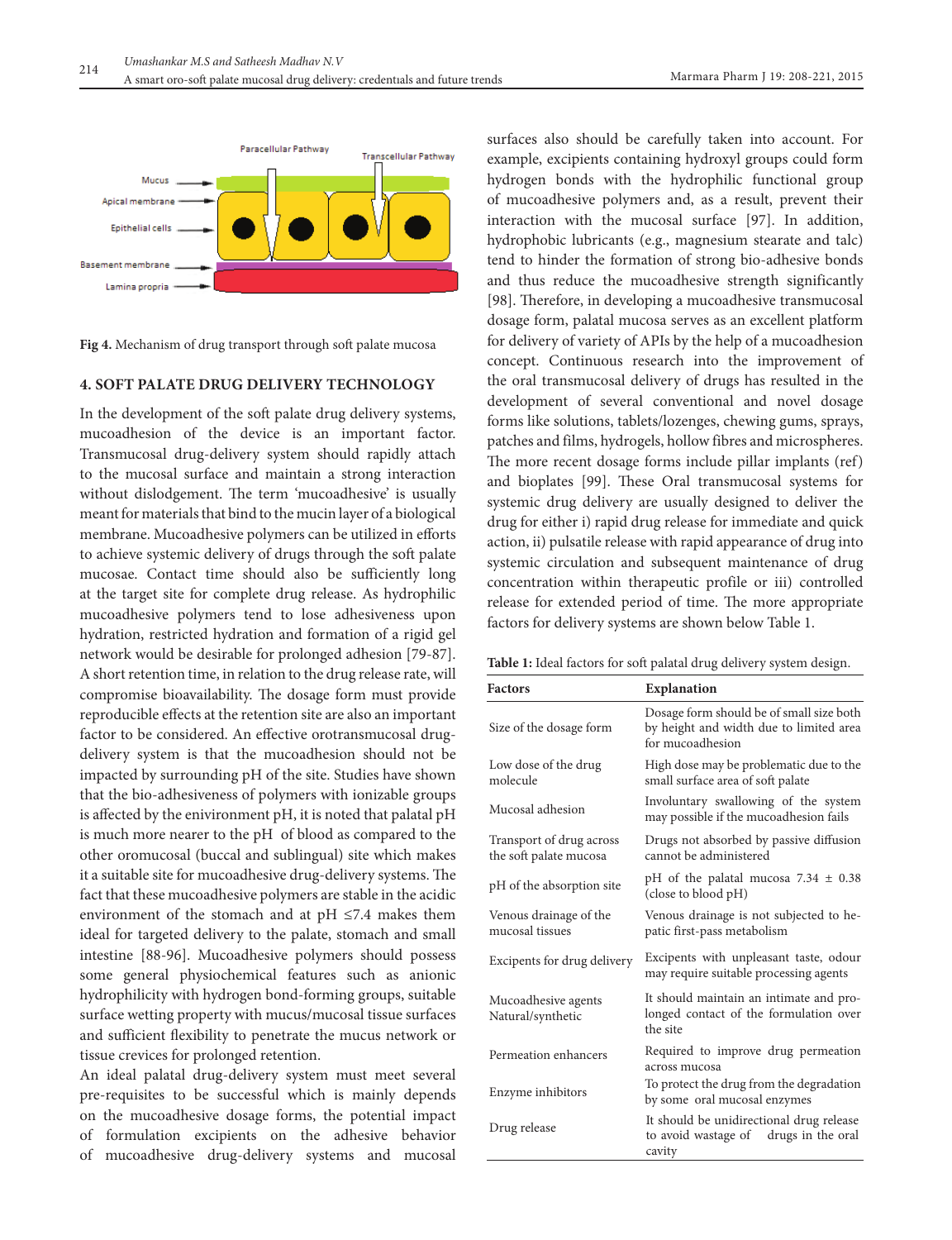# **5. PermeatIon enhancers suItable for orosoft palate delIvery**

The permeability barrier is probably the greatest challenge to overcome in order to be able to fully utilize the oral mucosa as a site for drug delivery. Attempts to reduce this barrier have been researched in the form of permeability enhancers [100-102]. Permeation enhancers are also required when an API has to reach the systemic circulation through the transmucosal route to exert its action. They must be non-irritant and have a reversible effect. The most common classes of permeation enhancers used for the orotransmucosal route listed in the table. (Table 2).

**Table 2:** List of permeation enhancer and its mechanism of action [103]

| Classification                  | Examples                                                                                                                                                                                                             | Mode of<br>transport | Mechanism of<br>action                                                               |
|---------------------------------|----------------------------------------------------------------------------------------------------------------------------------------------------------------------------------------------------------------------|----------------------|--------------------------------------------------------------------------------------|
| Surfactants                     | Anionic<br>Sodium lauryl sulfate<br>Sodium laurate<br>Laureth-9 Sodium<br>dodecyl sulfate(SDS)<br>Dioctyl Sodium<br>sulfosuccinate                                                                                   |                      | Paracellular Perturbation of inter-<br>cellular lipids, Protein<br>domain integrity  |
|                                 | Nonionic<br>Polyoxyethylene<br>9lauryl ethe(PLE)<br>Tween80 Nonylp-<br>henoxypolyoxyet-<br>hylene(NPPOE)<br>Polysorbates Sodium<br>glycocholate                                                                      |                      | Paracellular Perturbation of<br>intercellular lipids,<br>Protein domain<br>integrity |
|                                 | Cationic<br>Cetylpyridinium<br>chloride Chitosan,<br>trimethyl chitosan,<br>Poly L arginine, L                                                                                                                       |                      | Paracellular Ionic interaction with<br>negative charge on<br>the mucosal surface     |
| Fatty acids<br>and derivatives  | Oleic acid Caprylic<br>acid Mono(di)glyceri-<br>des Lauric acid Lino-<br>leic acid Acylcholi-<br>nes, Acylcarnitine                                                                                                  |                      | Paracellular Increase fluidity of<br>phospholipids<br>domains                        |
| Bile salts                      | Sodium deoxycholate Paracellular Perturbation of<br>and derivatives Sodium taurocholate<br>Sodium taurodihyd-<br>rofusidate(STDHF)<br>Sodium glycodihyd-<br>rofusidate Sodium<br>glycocholate Sodium<br>deoxycholate |                      | intercellular lipids,<br>Protein domain<br>integrity                                 |
| Sulfoxides                      | Dimethyl sulfoxi-<br>de(DMSO) Decyl-<br>methyl sulfoxide                                                                                                                                                             |                      | Paracellular Perturbation of<br>intercellular lipids<br>Protein domain<br>integrity  |
| Chelating<br>agents             | EDTA Citric acid<br>Salicylates                                                                                                                                                                                      |                      | Paracellular Interfere with Ca2+                                                     |
| Monohydric<br>alcohols          | Ethanol Isopropanol                                                                                                                                                                                                  |                      | Paracellular Disrupt arrangement<br>of intercellular lipids                          |
| Polyols                         | Propylene glycol<br>Polyethylene glycol<br>Glycerol Propanediol                                                                                                                                                      | Paracellular         |                                                                                      |
| Others<br>(nonsurfac-<br>tants) | Urea and derivative<br>Unsaturated cyclic<br>urea Azone(1dode-<br>cylazacycloheptan2<br>one) (laurocapram)<br>Cyclodextrin                                                                                           |                      | Paracellular Perturbation of<br>intercellular lipids,<br>Protein domain<br>integrity |

## **5.1. Ideal characteristics of Permeation Enhancers [104,105]**

- It should enhance the permeation of the poorly diffusible drugs
- It should be pharmacologically inert
- It should be chemically stable
- It should be compatible with other excipients and drugs
- It should be non toxic, non irritant and non allergic
- It should be biocompatible and biodegradable

Though, soft palate drug delivery penetration route assessment is significant because it has smooth and flexible surface which is more appropriate for a better permeability of the drug with the use of a suitable permeation enhancer.

# **5.2. Mechanisms of action of permeation enhancers [106,107]**

The effect of penetration enhancers for mucosal absorption revealed by various literature sources revealed that the altered rheological behavior with a varying thickness of viscoelastic layer of the mucus often due to the changing environment of the oral cavity eventually affects drug absorption. Additionally, saliva covering the mucus layers also hinders the absorption. Permeation enhancers act by diminishing the viscosity of the mucus and saliva thereby overcoming the barrier for drug absorption however, the most favored mechanism of mucosal drug absorption is intracellular route. Some permeation enhancers disturb the intracellular lipid layers, increasing the fluidity of lipid bilayer membrane by interaction with lipid or protein components so that the drug delivery is facilitated. Permeation enhancers act on desmosomes, a chief component at the tight junctions of the cells causing enhanced absorption of poorly absorbed drugs. Permeation enhancers also act by overcoming the enzymatic barrier by blocking the action of various peptidases and proteases present in the mucosa. In addition with change in membrane fluidity also modify the enzymatic activity indirectly. Some permeation enhancers increase the solubility of the drugs by changing the partition coefficient of the drug. This leads to improved thermodynamic activity resulting in improved drug absorption.

# **6. Oral soft palate mucosal dosage form strategIes**

The development of "non-attached" or "mobile" drug-delivery system is that would be physically maintained within the oral cavity in contact with a mucosal surface by a conscious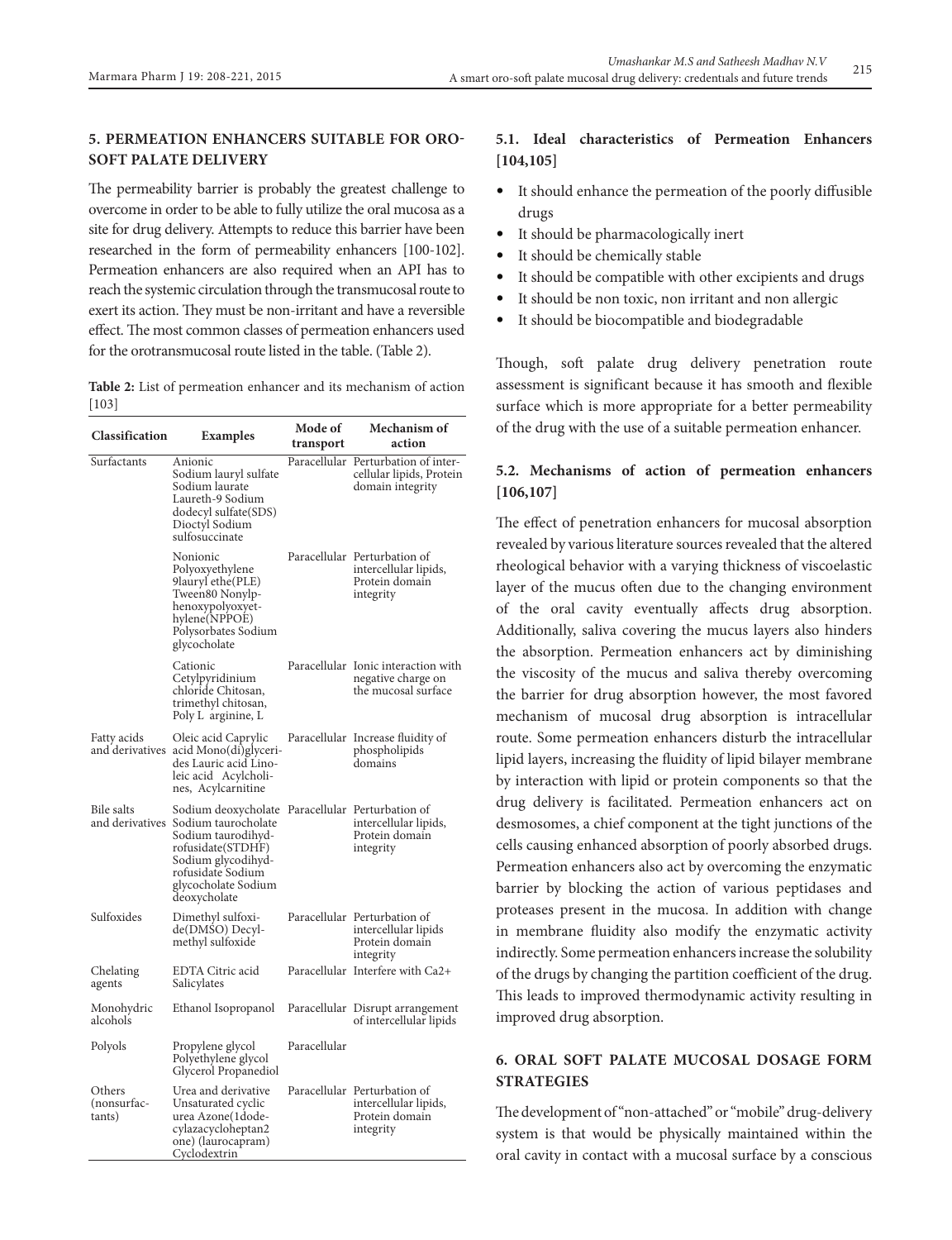effort by the patient. Three types of non-attached drugdelivery systems are can be indentified are fast dissolving tablets, medicated chewing gum, drug loaded microporous hollow fibers [110-118]. However these delivery systems proved to be feasible for administration through the oral mucosa, there are some limitations. Research in this area has focused on the development of retentive oral mucosal drug delivery systems. A tremendous research has done by developing novel dosage forms for prolonging the duration of the absorption process. This impose that the dosage form should be remain sufficiently for a certain period of time and should release the drug in a controlled manner with a sufficient drug concentration delivered via the oral mucosa. To achieve this, a suitable drug delivery strategy is the design of "bioadhesive/immobilized" drug delivery system which can be retained on the mucosal surface by the use of suitable adhesive system [108,109].

### **6.1. Bioadhesive drug-delivery system**

In recent years several bioadhesive dosage forms for oral mucosal drug administration have developed and some are available commercially. The subject of intensive research in this newest area is the one which offer advantage over non-attached systems for oral delivery. These include: (i) the immobilisation permit an intimate contact to be developed between the drug dosage form and the mucosa; (ii) a high drug concentration maintenance at the absorptive surface for a prolonged period of time; (iii) the dosage form can be immobilised specifically at major parts of the mucosa like buccal, labial, sublingual, palatal or gingival mucosa; and (iv) the system itself can protect the drug from environmental degradation.

The design of bioadhesive oral mucosal drug-delivery systems is relatively difficult because it is necessary to have two definite properties to the delivery system (i) Immobilisation (ii) Controlled drug release. Such dual properties within a single system can be attained by the use of smart polymers. By the concept of bioadhesion or mucoadhesion by using adhesive smart polymers it is possible to achieve the both immobilisation and controlled or sustained release of the drug. Development of mucoadhesive drug delivery systems intended for oral administration has been more growing area recent research. A pioneering approach was made by formulating mucoadhesive bioplate for soft palatal delivery of gentamicin and amikacin using natural mucaodehsive material extracted from various fruits and kernels/seeds [45,46,51,52]. Various immobilized drug delivery systems are shown below (Table 3).

**Table 3:** Different types of immobilized drug delivery systems.

| <b>Immobilized</b> system | <b>References</b> |  |
|---------------------------|-------------------|--|
| Powders                   | [91]              |  |
| Microspheres              | [92]              |  |
| <b>Tablets</b>            | $[94 - 108]$      |  |
| Hydrogels                 | $[109 - 115]$     |  |
| Film                      | $[16-117]$        |  |
| Patches                   | $[118 - 122]$     |  |
| Bioplate                  | [45, 46, 52]      |  |

# **7. ExperImental model for the soft palatal drug permeatIon study [46, 51, 52]**

Selection of an appropriate formulation for the delivery of drug through orosoft palatal mucosa depends mainly on the absorption criteria of the API. Due to which an *in vitro* palatal mucosal absorption study should also be performed. Palalatal mucosal tissue of the animal which closely resembles the histology of the human soft palate mucosa can be selected for the study. As soon as the animal is slaughtered soft palate is dissected and removed carefully by clearing off all the tissues debris. The isolated soft palate tissue is stored in a refrigerator at about 4-50 C in Kreb's buffer or Ringer lactate solution until used. The isolated and preserved soft palate tissue is mounted on a diffusion study apparatus to study for the drug permeation using appropriate buffer solution. The tissue viability and integrity can be assessed by the permeation study that if the drug permeability does not change throughout the study time under a specified experimental pH and temperature, then the tissue is considered to be viable since it a great concern during the in vitro diffusion study. Similarly in vivo study can also be performed for the drug permeation study through the palatal mucosa.

## **8. Advantages of the soft palate drug delIvery**

Soft palate is highly vascularized site with low enzyme activity as compared to other oral mucosal regions.

Rapid cellular recovery of the mucosa is an advantage for drug delivery.

Devoid of mechanical irritation and local discomfort due to its smooth surface and good flexibility.

It avoids the acid hydrolysis of drug in the GIT.

It can reduce hepatic side effects of drugs and avoid first pass metabolism.

Soft palatal medication can delivers steady infusion of drugs over an extended period.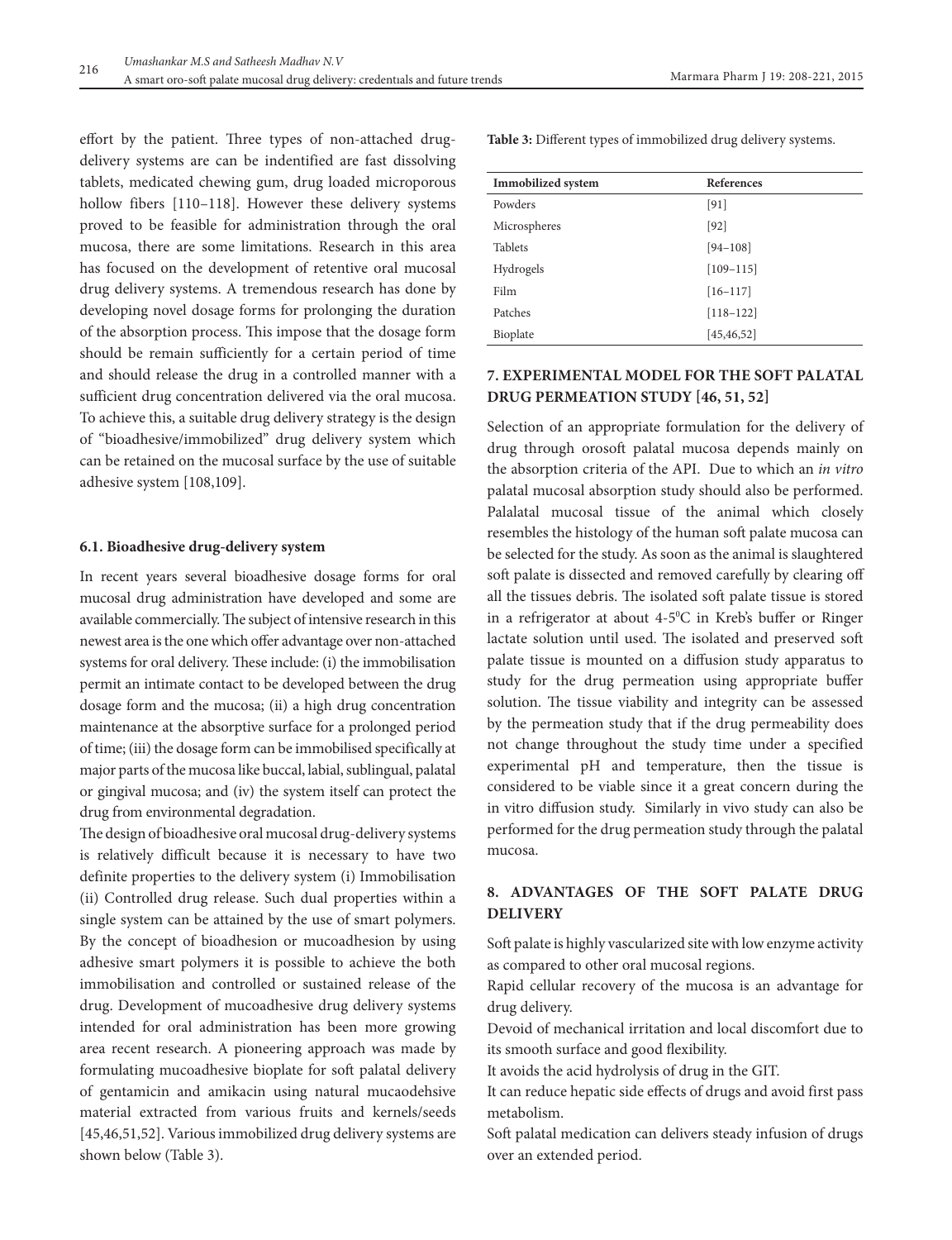Adverse effects and therapeutic failures frequently associated with intermittent dosing can be avoided.

Daily low dose of the drug can be elicited with equivalent therapeutics effect as compared with orally administered drug.

Drug showing poor and erratic absorption from the stomach or intestine can be administered via this route.

Therapeutic serum concentration can be achieved rapidly with greater bioavailability

Permeability coefficient is consistently higher in comparison to normal and hydrated skin.

Permeation enhancers or Peptide stabilizers can be used to modify the drug release from the dosage forms.

It can overcome the inconvenience caused by pain, tissue damage, and probable inflection by parenteral route.

Self medication is possible with proper patient counseling and termination of the drug delivery is achieved by removal of the dosage form from the site.

It provides a high patient acceptability as comparatively over other non-oral routes of drug administration.

## **9. LImItatIons of soft palatal delIvery**

Muco-irritatable APIs and drugs are not suitable for delivery. Drugs which are unstable at oral pH cannot be administered via this route.

Drugs not absorbed by passive diffusion cannot be administered.

Drug having unpleasant taste and odor cannot be administered.

Inconvenience of dosage forms while eating or drinking.

Accidental swallowing of the dosage system, if mucoadhesion fails.

Dislodgement of bioadhesive device due to overhdyration and swelling.

Loss of drug in the saliva, if the dosage form is not protected by impermeable backing membrane.

Surgical repair of soft palate tissue impose problem placing the dosage form.

# **10. CounselIng steps forplacIng the dosage form**

Place the dosage form over the thumb

Locate the soft palate in the upper roof of the mouth

Attach the dosage form over the soft palate surface with minimal pressure

Remove the thumb gently leaving the adhered dosage form over the soft palate



## **11. Future perspectIves**

The oral route has undergone considerable research for the drug delivery. The other delivery routes chasing behind through research using novel formulations. Soft palatal site is a promising area for continued research with the aim of systemic delivery of orally inefficient drugs as well as a feasible and attractive alternative for non-invasive delivery of protein and peptides. Although mobilized drug delivery systems are available in the market with few beneficial effects towards the drug delivery in the oral cavity they impose some limitations. Immobilized drug delivery systems are still to achieve their persona through oral transmucosal delivery. There is a need and challenge of needle-free vaccine delivery to obtain enhanced immunity. Research focuses on overcoming the hurdles of vaccine delivery towards an alternative delivery systems, tailored adjuvant technologies and novel route of administrations. Presently, invasive mode of vaccines administered via the parenteral route can trigger the systemic immune response analogous as that of parenterally-delivered vaccine. The effective mucosal vaccines will not provide adequate mucosal immune protection. At this juncture it is important to examine the development of mucosal vaccination strategies that can effectively trigger systemic as well as mucosal immunity. The potential of the soft palate site can be extended for the delivery of vaccines using nanocarrier systems such as multiple emulsions, liposomes, nanoparticles, and dendrimers etc. However a need for safe and effective permeation/absorption enhancers is essential for permeability through transsoft palatal mucosa. Rational design of formulations for soft palate drug delivery needs further attention towards vehicle property, polymeric nature that optimizes the retention, controlled release and noninvasive delivery of drugs. The use of lipids, nanostructured materials and amorphous form of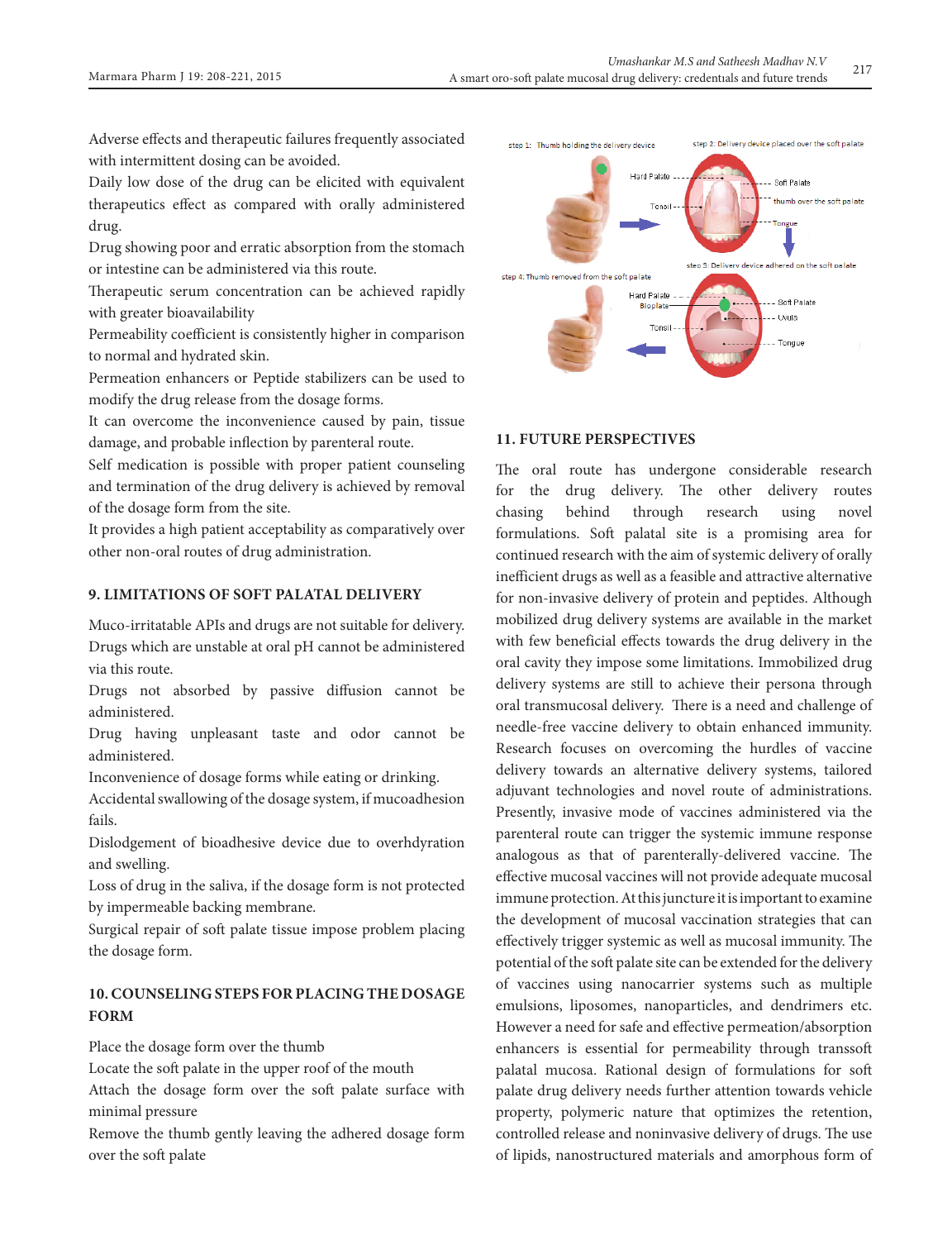API and solid dispersions on a micro or nanoscale may be the technology of the future for orosoft palatal delivery.

## **12. ConclusIon**

The oral cavity for long has been a site of medicinal application in order to treat diseases in the mouth itself. The soft palatal site offers promising scope for controlled drug delivery. The mucosa possesses both vascular and lymphatic drainage. The soft palate delivery avoids first pass metabolism and presystemic elimination of the drug. This novel site is well suited for bioadhesive drug delivery devices and proves to be accepted by the patient. With the tailor-made device loaded with appropriate dose of the drug systemic delivery can be achieved in a controlled manner adapting with mucosal surface

# **Oral-yumuşak damak mukozasına uygulanan akıllı ilaç taşıyıcılar: Veriler ve geleceğin trendleri**

#### **ÖZET**

Son yıllarda, dünyanın her yerinde eczacılık alanında çalışan bilim adamları, enjeksiyonlara alternatif olarak transdermal ve transmukozal yolları araştırmaya çalışıyorlar. İlaçların potansiyel terapötik ajan olarak oral uygulanmalarındaki esas engel, bunların yüksek oranda presistemik olarak metabolize olmaları, yetersiz ve değişken oral absorbsiyonla birlikte asidik ortamda da stabil olmamalarıdır. Parenteral yol, oral olarak etkisiz ilaçlarla ilgili bütün çekincelerin üstesinden gelen tek yoldur. Bununla birlikte, parenteral formülasyonlar pahalıdır, daha az hasta uyuncu ve diğer zararlı etkilerle birlikte sık uygulama da gerektirir. Oral transmukozal ilaç taşınması eski çağlardan beri ilaçların sistemik uygulanmasında yoğun ilgi görmüş, oromukozal yolla daha iyi sistemik biyoyararlanım sağlandığı kanıtlanmıştır. Oral mukozal ilaç taşınması, sistemik ilaç taşınması için hem parenteral hem de oral yöntemlere göre birçok avantaj sunan alternatif bir yol sağlar. Oral mukoza yüksek oranda vaskülarizedir, dolayısıyla ilaçlar gastrointestinal permeability and environment. A pioneering approach was made by formulating mucoadhesive bioplate for soft palatal delivery of gentamicin and amikacin and evaluated for its mucoretentability and drug permeability which revealed more promising results. The soft palatal offers a choice of noninvasive route for protein and peptides delivery. In near future this novel platform certainly gains more significance and motivate researchers both from academia and industry.

#### **Acknowledgements**

This work was carried out with the support rendered by the respectful Dean, Prof. Dr. K.S. Lakshmi, SRM College of Pharmacy, SRM University. Authors are very grateful to the Dean for the successful completion of this review article.

bölgedeki enzimleri ve karaciğerdeki ilk geçiş etkisini atlayarak, oral mukozadan absorblanır ve doğrudan sistemik dolaşıma geçer. Dilaltı ve bukkal bölge absorbsiyon için uygun transmukozal alanlardır, bundan başka terapötik ajanların sistemik uygulanması için çok uygun ve kolaylıkla erişilebilir yeni bir alan olarak yumuşak damak mukozası da bulunmuştur. Bu alan yeterli kan akımına sahip, strese maruziyet sonrası hızlı selüler düzelme gösteren, mekanik iritasyonun olmadığı esnek ve düz yüzeye sahip olmasıyla birlikte, lokal rahatsızlık oluşturabilecek ve girişimsel olmayan bir yoldur. Son zamanlarda yumuşak damak yolu, mukoadezif ilaç taşıyıcı dozaj şekillerini kullanarak ilaç uygulanması için bukkal yola alternatif olarak bilim adamlarının daha çok dikkatini çekmektedir. Bu derleme yeni yumuşak damak yolundaki ve ilaçları bu yeni yumuşak damak yoluyla uygulamaya yönelik dozaj formları tasarlamak için kullanılan formülasyon stratejilerindeki daha güncel gelişmelere odaklanmıştır.

**Anahtar kelimeler:** Transmukozal ilaç taşıma, yumuşak damak, permeabilite ve yenilikçi platform

#### **References**

- 1. Rathbone MJ, Hadgraft J. Absorption of drugs from the human oral cavity. Int J Pharm 1991; 74: 9-24.
- 2. De Vries ME, Bodde HE, Verhoef JC, Junginger HE. Developments in buccal drug delivery, Crit Rev Ther Drug Carrier Syst 1991; 8: 271-303.
- 3. Bodde HE, De Vries ME, Junginger HE. Mucoadhesive polymers for the buccal delivery of peptides, structure– adhesiveness relationships, J Control Release 1990; 13: 225-31.
- 4. Gandhi RB, Robinson JR. Oral cavity as a site for bioadhesive drug Adv Drug Deliv Rev 1994; 13: 43-74.
- 5. Squier CA, Wertz PW. Structure and Function of the Oral Mucosa

and Implications for Drug Delivery. In: Oral Mucosal Drug Delivery. Editor: Rathbone MJ, Marcel Dekker. New York. 1996, pp 1-25.

- 6. Smart JD. Lectin-mediated drug delivery in the oral cavity. Adv Drug Deliv Rev 2004;56: 481-9.
- 7. Siegel A. Permeability of the Oral Mucosa. In: The Structure and the Function of Oral Mucosa Editors: Meyer J, Squier CA, Gerson SJ, Pergamon Press. Oxford. 1976, pp 7-15.
- 8. Squier CA, Johnson NW, Hopps RM. The Organization of Oral Mucosa, Human Oral Mucosa, Development, Structure and Function. Blackwell Scientific Publications, Oxford. 1976, pp. 7–15.
- 9. Chen SY, Squier CA. The Ultrastructure of the Oral Epithelium.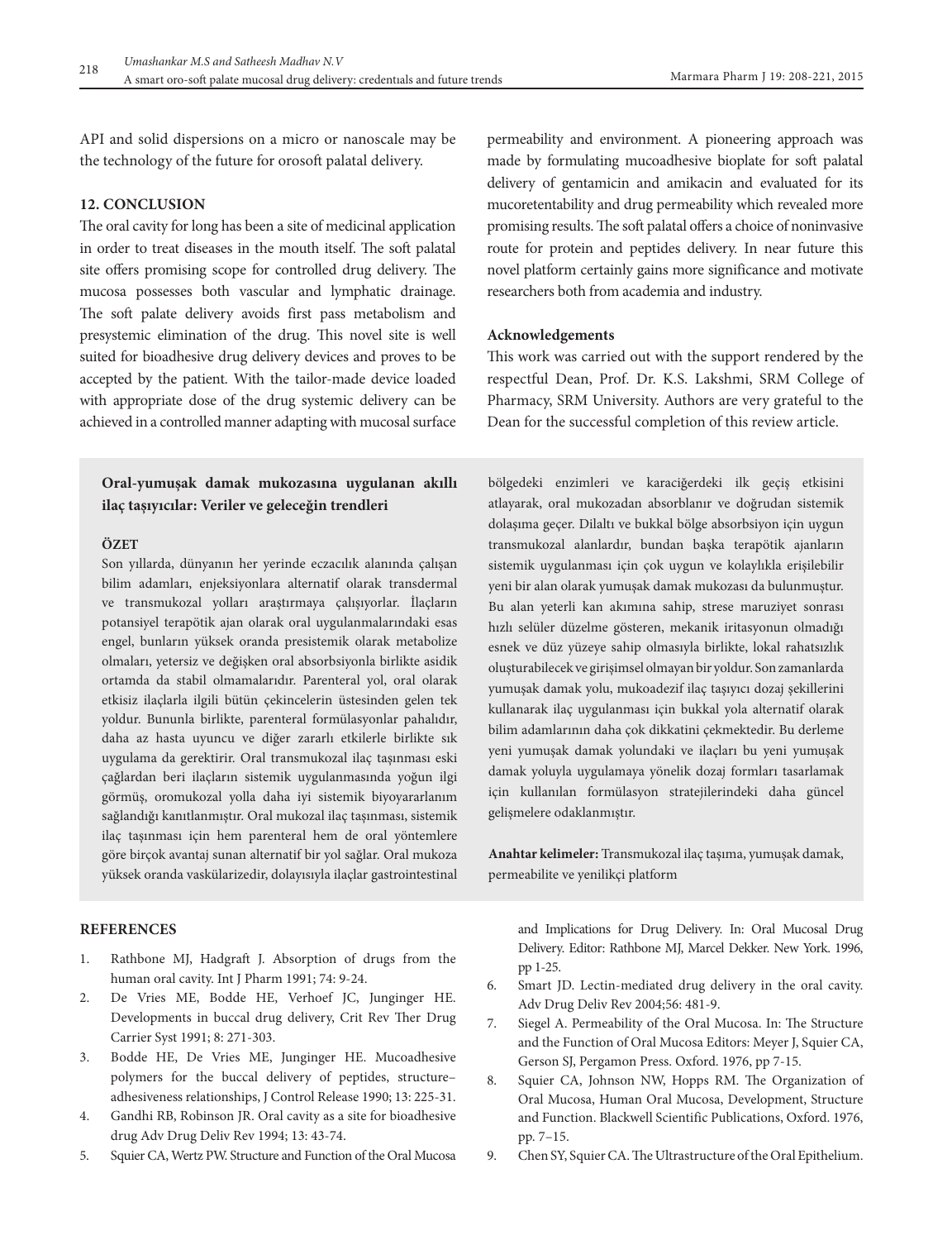In: The Structure and Function of Oral Mucosa. Pergamon Press, Oxford. 1984, pp. 7–30.

- 10. Gerson KW, Harris RR. The Structure and Function of Oral Mucosa. In: The Structure and Function of Oral Mucosa. Pergamon Press, Oxford. 1984, pp. 31-518.
- 11. Bell AA, McQueen S. Mucus and Mucosal Protection. In: Mechanisms of Mucosal Protection in the Upper Gastrointestinal Tract Editors: Bell AA, Flemstro G, Garner A, Silen W, Turnberg LA, Raven Press. New York. 1984, pp. 195-202.
- 12. Lehr CM. From sticky stuff to sweet receptors--achievements, limits and novel approaches to bioadhesion. Eur J Drug Metab Pharmacokinet 1996;21: 139-48.
- 13. Haas J, Lehr CM. Developments in the area of bioadhesive drug delivery systems. Expert Opin Biol Ther 2002; 2: 287-98.
- 14. Squier CA, Johnson NW. Permeability of oral mucosa. Br Med Bull 1975; 31: 169-75.
- 15. Squier CA, Eady RA, Hopps RM. The permeability of epidermis lacking normal membrane-coating granules: an ultrastructural tracer study of Kyrle-Flegel disease. J Invest Dermatol 1978; 70: 361-4.
- 16. Squier CA, Hall BK. The permeability of mammalian nonkeratinized oral epithelia to horseradish peroxidase applied in vivo and in vitro. Arch Oral Biol 1984;29: 45-50.
- 17. Siegel IA, Hall SH, Stambaugh R. Permeability of Oral Mucosa. In: Current Concepts of the Histology of Oral Mucosa. Editors: Squier CA, Meyer J, Carles Thomas. Springfield. 1971, pp 274- 286.
- 18. Zhoua XH, Li Wan PA. Peptide and protein drugs: II. Nonparenteral routes of delivery. Int J Pharm 1991; 75: 117-130.
- 19. Bertram U, Bodmeier R. In situ gelling, bioadhesive nasal inserts for extended drug delivery: in vitro characterization of a new nasal dosage form. Eur J Pharm Sci 2006; 27: 62-71.
- 20. Shen DD, Kunze KL, Thummel KE. Enzyme-catalyzed processes of first-pass hepatic and intestinal drug extraction. Adv Drug Deliv Rev 1997; 27: 99-127.
- 21. DeMeo MT, Mutlu EA, Keshavarzian A, Tobin MC. Intestinal permeation and gastrointestinal disease. J Clin Gastroenterol 2002; 34: 385-96.
- 22. Varshosaz J. Insulin delivery systems for controlling diabetes, recent patents on endocrine, Metab. Immune Drug Discov. 1 (2007) 25–40.
- 23. Woodley J. Bioadhesion: new possibilities for drug administration? Clin Pharmacokinet 2001;40: 77-84.
- 24. Lee JW, Park JH, Robinson JR. Bioadhesive-based dosage forms: the next generation. J Pharm Sci 2000; 89: 850-66.
- 25. Smart JD. The basics and underlying mechanisms of mucoadhesion. Adv Drug Deliv Rev 2005; 57: 1556-68.
- 26. Andrews GP, Laverty TP, Jones DS. Mucoadhesive polymeric platforms for controlled drug delivery. Eur J Pharm Biopharm 2009; 71: 505-18.
- 27. Madsen F, Eberth K, Smart JD. A rheological assessment of the nature of interactions between mucoadhesive polymers and a homogenised mucus gel. Biomaterials. 1998; 19:1083-92.
- 28. Ugwoke MI, Agu RU, Verbeke N, Kinget R. Nasal mucoadhesive

drug delivery: background, applications, trends and future perspectives. Adv Drug Deliv Rev 2005; 57:1640-65.

- 29. Dodou D, Breedveld P, Wieringa PA. Mucoadhesives in the gastrointestinal tract: revisiting the literature for novel applications.Eur J Pharm Biopharm. 2005; 60: 1-16.
- 30. Ahagon A, Gent AN. Effect of interfacial bonding on the strength of adhesion. J Polym Sci Polym Phys 1975; 13: 1285- 1300.
- 31. Jimenez-Castellanos MR, Zia H, Rhodes CT. Mucoadhesive drug delivery systems. Drug Dev Ind Pharm 1993; 19: 143-94.
- 32. Lee JW, Park JH, Robinson JR. Bioadhesive-based dosage forms: the next generation. J Pharm Sci. 2000; 89: 850-66.
- 33. Shojaei AH, Li X. Mechanisms of buccal mucoadhesion of novel copolymers of acrylic acid and polyethylene glycol monomethylether monomethacrylate J Control Rel 1997; 47: 151-61.
- 34. Ludwig A. The use of mucoadhesive polymers in ocular drug delivery. Adv Drug Deliv Rev 2005; 57: 1595-639.
- 35. Fefelova NA, Nurkeeva ZS, Mun GA, Khutoryanskiy VV.Mucoadhesive interactions of amphiphilic cationic copolymers based on [2-(methacryloyloxy)ethyl]trimethylammonium chloride. Int J Pharm 2007;339: 25-32.
- 36. Portero A, Teijeiro-Osorio D, Alonso M, Remuñán-López C. Development of chitosan sponges for buccal administration of insulin, Carbohydr Polym 2007;68: 617-25.
- 37. Rossi S, Ferrari F, Bonferoni MC, Caramella C. Characterization of chitosan hydrochloride-mucin interaction by means of viscosimetric and turbidimetric measurements. Eur J Pharm Sci 2000;10: 251-7.
- 38. Bernkop-Schnürch A. Chitosan and its derivatives: potential excipients for peroral peptide delivery systems. Int J Pharm 2000; 194: 1-13.
- 39. Clark MA, Hirst BH, Jepson MA. Lectin-mediated mucosal delivery of drugs and microparticles. Adv Drug Deliv Rev 2000;43: 207-23.
- 40. Leitner VM, Walker GF, Bernkop-Schnürch A. Thiolated polymers: evidence for the formation of disulphide bonds with mucus glycoproteins. Eur J Pharm Biopharm 2003;56: 207-14.
- 41. Albrecht K, Greindl M, Kremser C, Wolf C, Debbage P, Bernkop-Schnürch A. Comparative in vivo mucoadhesion studies of thiomer formulations using magnetic resonance imaging and fluorescence detection. J Control Release 2006; 115: 78-84.
- 42. Roldo M, Hornof M, Caliceti P, Bernkop-Schnürch A. Mucoadhesive thiolated chitosans as platforms for oral controlled drug delivery: synthesis and in vitro evaluation. Eur J Pharm Biopharm 2004; 57: 115-21.
- 43. He P, Davis S, Illium l. In vitro evaluation of the mucoadhesive properties of chitosan microspheres. Int J Pharm 1998; 166: 75-88.
- 44. Waugh A, Grant A. Anatomy and physiology in health and illness. Churchill Livingstone. China. 2006.
- 45. Satheesh NV, Uma Shankar MS. A novel oro-soft palatal platform for transmucosal gentamicin delivery. Proceedings of ICSS. Jadavpur University, 13 February 2008.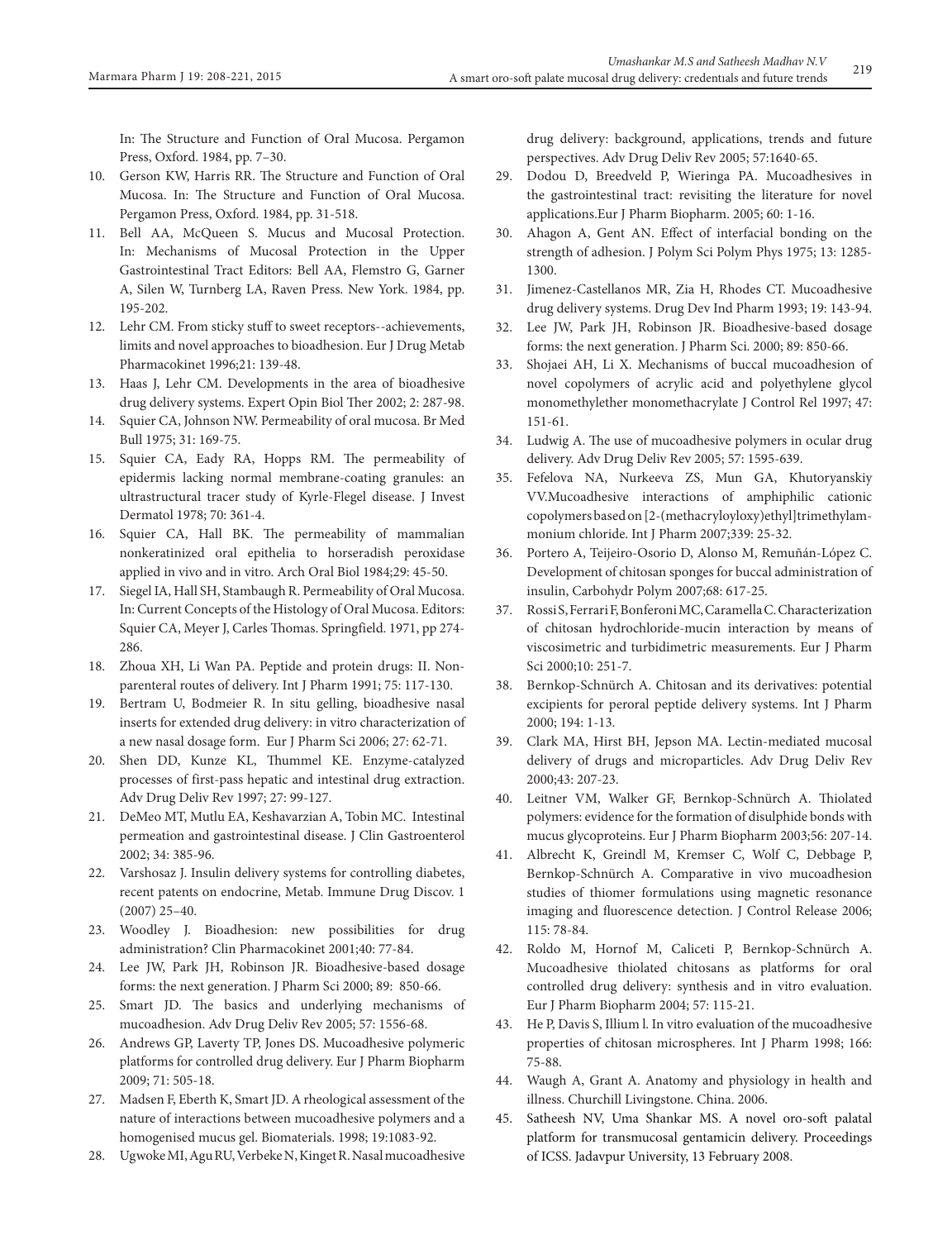- 46. Satheesh NV, Uma Shankar MS, Maurya A. Smart Bioplate from Lallimantia royalena seeds for Trans-soft Palatal Delivery, Proceedings of International Conference on Innovations in Drug Delivery. from Biomaterial to Devices, Italy, 30 September–3 October 2007.
- 47. Ahuja A, Khar RK, Ali J. Mucoadhesive drug delivery systems. Drug Dev Ind Pharm 1993; 19: 143-94.
- 48. Ali J, Khar RK, Ahuja A, Kalra R. Bucoadhesive erodible disk for treatment of orodental infections: design and characterisation. Int j Pharm 2002; 238:93-103.
- 49. Chien YW. Novel drug delivery system, mucosal drug delivery: potential routes for noninvasive systemic administration. Marcel Dekker, New York. 1992.
- 50. Chowdary KPR, Srinivas L. Mucoadhesive drug delivery system: a review of current status Ind Drugs 2000; 37:400-6.
- 51. Satheesh NV, Uma Shankar MS. A Smart Flexiplate for Oral Transmucosal Soft Palatal Delivery of Amikacin. Proceedings of the International world PSWC, Netherlands, 22-23 April 2007.
- 52. Satheesh NV, Uma Shankar MS. A Smart Soft Palatal Platform for Oral Transmucosal Delivery by Using Drugloaded Mangifera indica. Proceedings of bioplate-Indian Pharmaceutical Congress, BHU 23–25 December 2007.
- 53. Oral histology, inheritance and development. Editors: Provenza DV, Seibel W. Lea & Febiger. Philadelphia. 1996.
- 54. Paulsen F, Thale A. Epithelial-connective tissue boundary in the oral part of the human soft palate. J Anat 1998; 193:457-67.
- 55. Dhaneshwar K, Rathi L, Avinash M, Yogesh A. A review on oral mucosal drug delivery system. Int J Pharm Sci Res 2010; 1:50-6.
- 56. DiSabato-Mordarski T, Kleinberg I. Measurement and comparison of the residual saliva on various oral mucosal and dentition surfaces in humans. Arch Oral Biol 1996; 41:655-65.
- 57. Eliasson L, Birkhed D, Heyden G, Strömberg N. Studies on human minor salivary gland secretions using the Periotron method. Arch Oral Biol 1996; 41:1179-82.
- 58. Kocevar-Nared J, Kristl J, Smid-Korbar J. Comparative rheological investigation of crude gastric mucin and natural gastric mucus. Biomaterials 1997; 18:677-81.
- 59. Specian RD, Neutra MR. Mechanism of rapid mucus secretion in goblet cells stimulated by acetylcholine. J Cell Biol 1980; 85:626-40.
- 60. Squier CA, Cox P, Wertz PW. Lipid content and water permeability of skin and oral mucosa. J Invest Dermatol 1991; 96:123-6.
- 61. Squier CA, Wertz PW. Structure and function of the oral mucosa and implications for drug delivery. In: O ral Mucosal Drug Delivery. Editor: Rathbone MJ, Marcel Dekker Inc. New York. 1996, pp 1-26.
- 62. Soft palate or velum, Avaliable in: http://global.britannica. com/science/soft-palate
- 63. Yuichi T, Kazaharu M, Kazuyuki S. Anatomy of muscles which construct the soft palate. Ann Kagoshima Univ Dental School 2006; 26:21-6.
- 64. Verma S, Kaul M, Rawat A, Saini S. An overwiev on buccal

drug delivery system. IJPSR 2011; 2:1303-21.

- 65. Gandhi RE, Robinson JR. Bioadhesion in drug delivery. Ind J Pharm Sci 1988; 50:145-52.
- 66. Harris D, Robinson JR. rug delivery via the mucous membranes of the oral cavity. J Pharm Sci 1992; 81:1-10.
- 67. Wertz PW, Squier CA. Cellular and molecular basis of barrier function in oral epithelium.Crit Rev Ther Drug Carrier Syst 1991; 8: 237-69.
- 68. Morales JO, McConville JT. Novel strategies for the buccal delivery of macromolecules. Drug Dev Ind Pharm 2014; 40:579-90.
- 69. Hwang SR, Byun Y. Advances in oral macromolecular drug delivery. Expert Opin Drug Deliv 2014; 11:1955-67.
- 70. Du JD, Liu Q, Salentinig S, Nguyen TH, Boyd BJ. A novel approach to enhance the mucoadhesion of lipid drug nanocarriers for improved drug delivery to the buccal mucosa. Int J Pharm 2014; 471:358-65.
- 71. Galey WR, Lonsdale HK, Nacht S. The in vitro permeability of skin and buccal mucosa to selected drugs and tritiated water. J Invest Dermatol 1976; 67:713-7.
- 72. Nguyen S, Hiorth M. Advanced drug delivery systems for local treatment of the oral cavity. Ther Deliv 2015; 6:197-210.
- 73. Satheesh Madhav NV, Hossain E, Uma Shankar SU. "A Novelistic Trans-Soft Palatal Route for Smart Drug Delivery of Gentamicin by Mucoadhesive Plates". Proceedings of 17<sup>th</sup> Singapore Pharmacy Congress, Singapore, 1-4 July 2005.
- 74. Satheesh Madhav NV, Uma Shankar MS, Hossain E. "Soft Palate-A Novel Platform For Transmucosal Delivery Of Amickacin". Proceedings of International Conference on Ethnopharmacology and Alternative Medicine, Amla Cancer Institute-Trissur, 20 January 2006.
- 75. Schär D, Ramseier CA, Eick S, Arweiler NB, Sculean A, Salvi GE. Anti-infective therapy of peri-implantitis with adjunctive local drug delivery or photodynamic therapy: six-month outcomes of a prospective randomized clinical trial. Clin Oral Implants Res 2013; 24:104-10.
- 76. Sattar M, Sayed OM, Lane ME. Oral transmucosal drug delivery--current status and future prospects. Int J Phar 2014; 471:498-506.
- 77. Rathbone MJ, Tucker IG. Mechanisms, barriers and pathways of oral mucosal drug permeation. Adv Drug Deliv Rev 1993; 12:41-60.
- 78. Galey WR, Lonsdale HK, Nacht SY. Permeability studies on buccal mucosae. J Invest Dermatol 1976;67:713-17.
- 79. Marriot C, Hughes DRL. Mucus Physiology and Pathology Bioadhesion—Possibilities and Future Trends. Wissenschaftliche-Verlagsgesellschaft mbH, Stuttgart-1990, pp. 29–43.
- 80. Puchelle E. Rheology, biochemistry and functions of mucus. Biorheology 1987; 24:411-23.
- 81. Verdugo P. Goblet cells secretion and mucogenesis. Annu Rev Physiol 1990;52:157-76.
- 82. Allen A, Hutton DA, Pearson JP, Sellers LA. Mucus glycoprotein structure, gel formation and gastrointestinal mucus function. Ciba Found Symp 1984; 109:137-56.